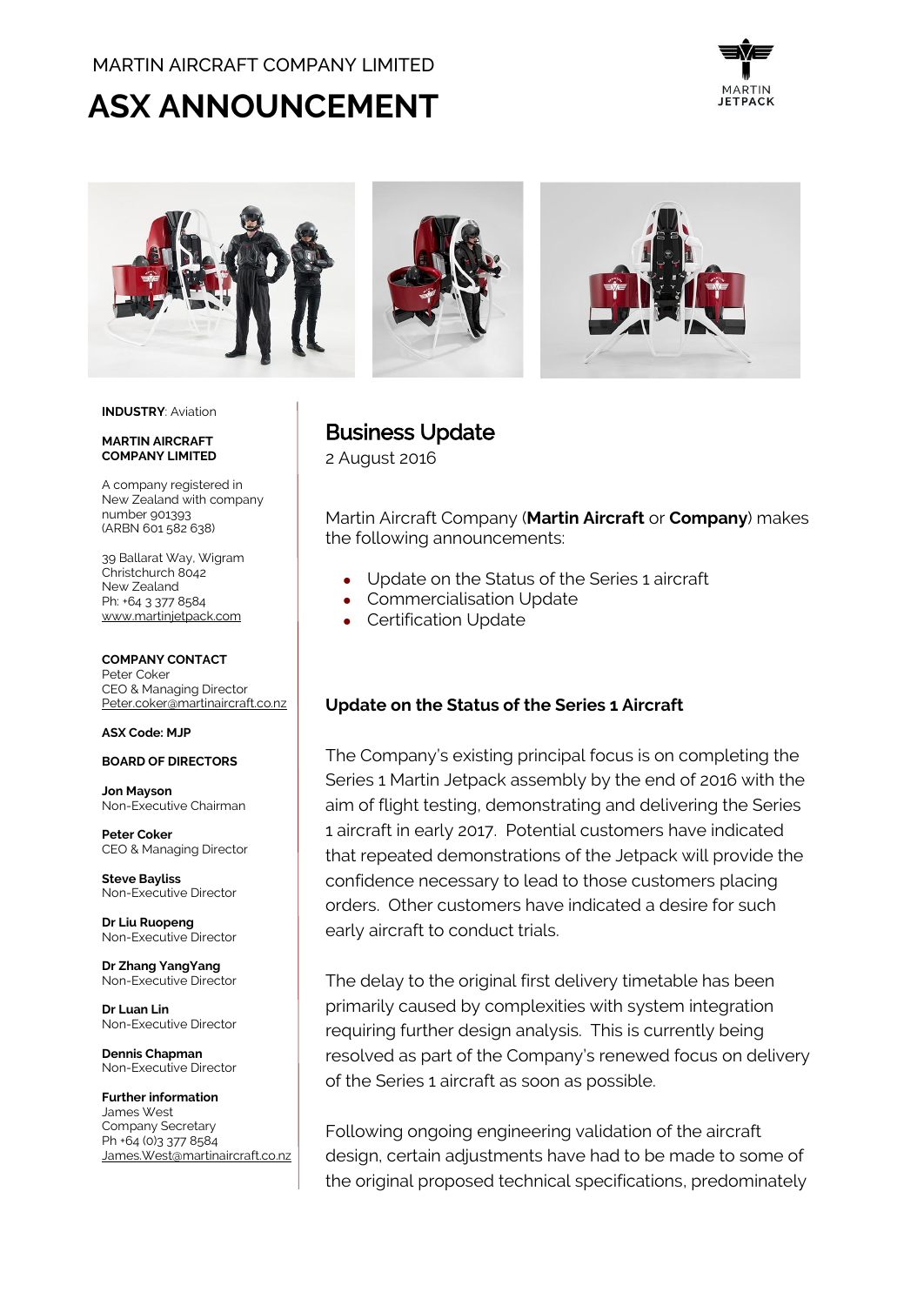as a result of the Series 1 aircraft not complying with the expected target weight. As a result, the Series 1 aircraft is expected to have the following characteristics and performance targets:

## *General Characteristics*

- Type Experimental Airworthiness Certificate
- Optionally Piloted Single Pilot or Payload
- Aircraft empty weight approximately 230kg
- Payload including fuel 100kg
- Engine Rotron Rotary 200hp, 30-hour time between overhaul
- Fuel Capacity 40 litres
- Excludes on board starting function

# *Estimated Performance Targets*

- $\bullet$  Range 15-20 $km$
- Endurance (flight time) 28 minutes
- Airspeed 40km/h
- Altitude 100kg total payload, 2,500 ft-AMSL (above mean sea level)

It should be noted that these new performance targets are engineering derived estimates and will be confirmed following the build of the Prototype 14 (P14), which are the test vehicles for the Series 1 aircraft, and subsequent live testing. This testing will start on the completion of the P14 build, which subject to supply chain delivery of parts, is expected to be in September 2016. The Company is aiming to complete a second P14 by the end of October 2016 to enable concurrent testing.

A dedicated weight saving team has been established and in conjunction with verification from flight testing will enable further design modifications to support weight reduction and performance improvements in future generations of aircraft. It is expected that other technical specifications will also improve with each future series of aircraft.

Despite these technical adjustments, the Company continues to hold the view that the aircraft's capabilities remain world leading. Early Series 1 aircraft will be used to demonstrate capability to potential customers to generate market interest either directly by Martin Aircraft or through third parties in 2017. Based on prior customer feedback the Company remains optimistic that these capability demonstrations will lead to first sales and revenue generation.

Subject to generating the expected sales order book from Series 1 capability demonstrations and to securing further funding, the Series 2 aircraft is currently planned to be designed and available for testing in late 2017.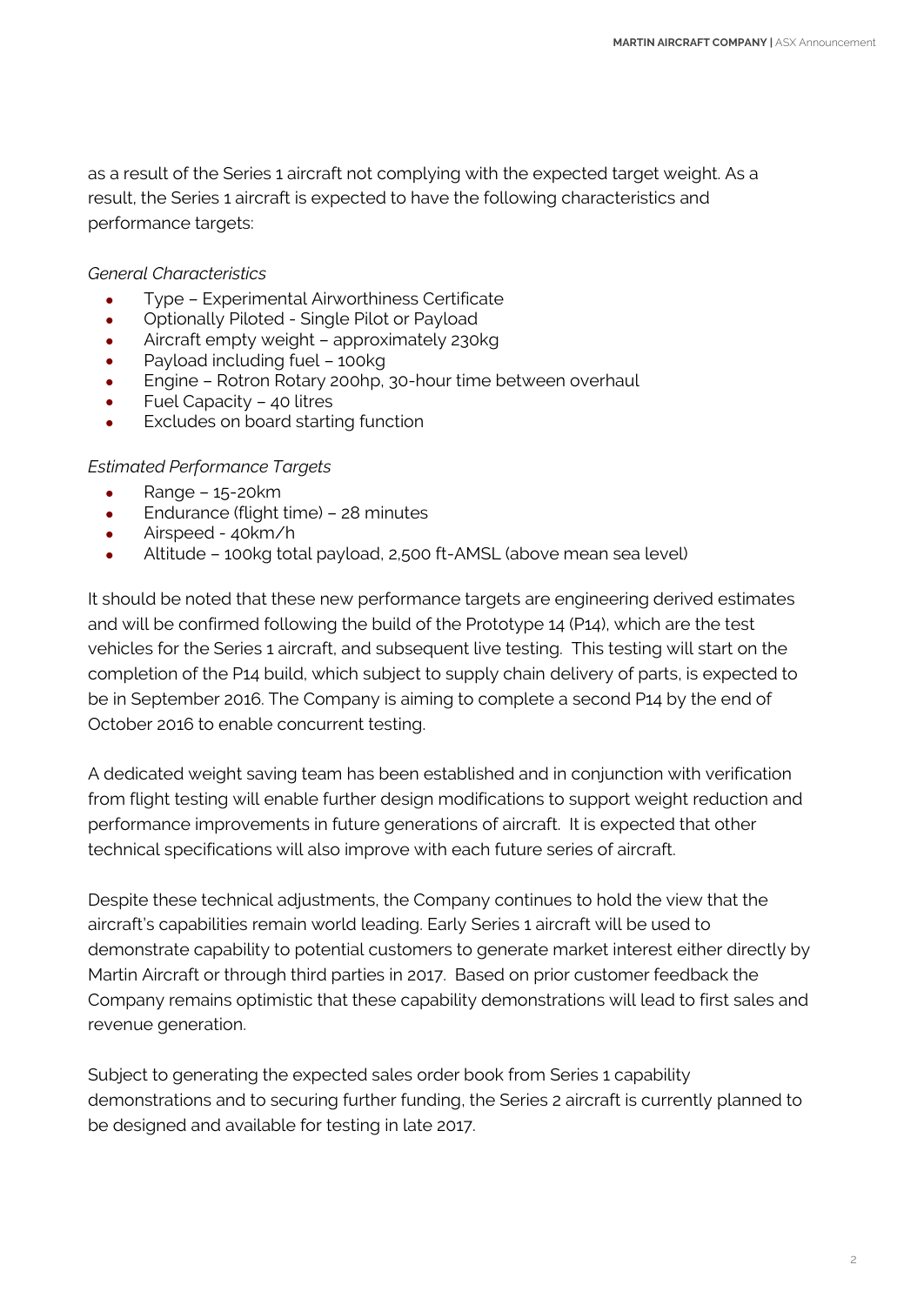## **Commercialisation**

A number of commercial opportunities continue to be pursued with a view to generating future sales, including exploring potential distributorships. The short term sales focus will be narrowed to focus on working with a small number of beachhead customers, initially comprising Avwatch in the US and through KuangChi Science in China, to demonstrate the Series 1 capability. It is planned that this will enable the market to be proven and to generate sales orders and to secure further research and development funding and investment funding. It is expected that once the Series 2 aircraft is ready for market use the cost of each aircraft will be higher than originally anticipated. However, it is expected that this cost will reduce over time as production is scaled up and efficiencies delivered. The final cost of the product will only be able to be determined once final development of Series 1 is complete.

## **Certification Update**

As previously disclosed, under the NZ CAA, Martin Aircraft has transitioned to experimental airworthiness for the current P12 series of aircraft.

Certification of the Series 1 and future aircraft going forward will now consist of two stages:

- Experimental only flown by Martin Aircraft or suitably qualified pilots (beachhead customers)
- Restricted type certification To allow us to extend to specific capabilities and markets

This approach is targeted to achieve certification in the minimum amount of time while leaving open the potential to expand Jetpack capabilities within the restricted category as required or once capability is added.

The certification pathway, its timeline and cost is a fundamental aspect of Martin Aircraft's future direction as it will enable access to global markets. Currently the business is working closely with the NZ CAA to finalise and agree a certification plan based on rule Part 27 (Light Rotorcraft).

Martin Aircraft and the NZCAA have engaged the FAA in the US regarding the possibility of establishing a joint path for certification in New Zealand and bilaterally with the FAA. This will potentially reduce the time spent achieving certification in the United States. A further benefit to this approach is the additional credibility that FAA certification would give the Martin Jetpack since the FAA is globally recognised as a leading aircraft certification agency.